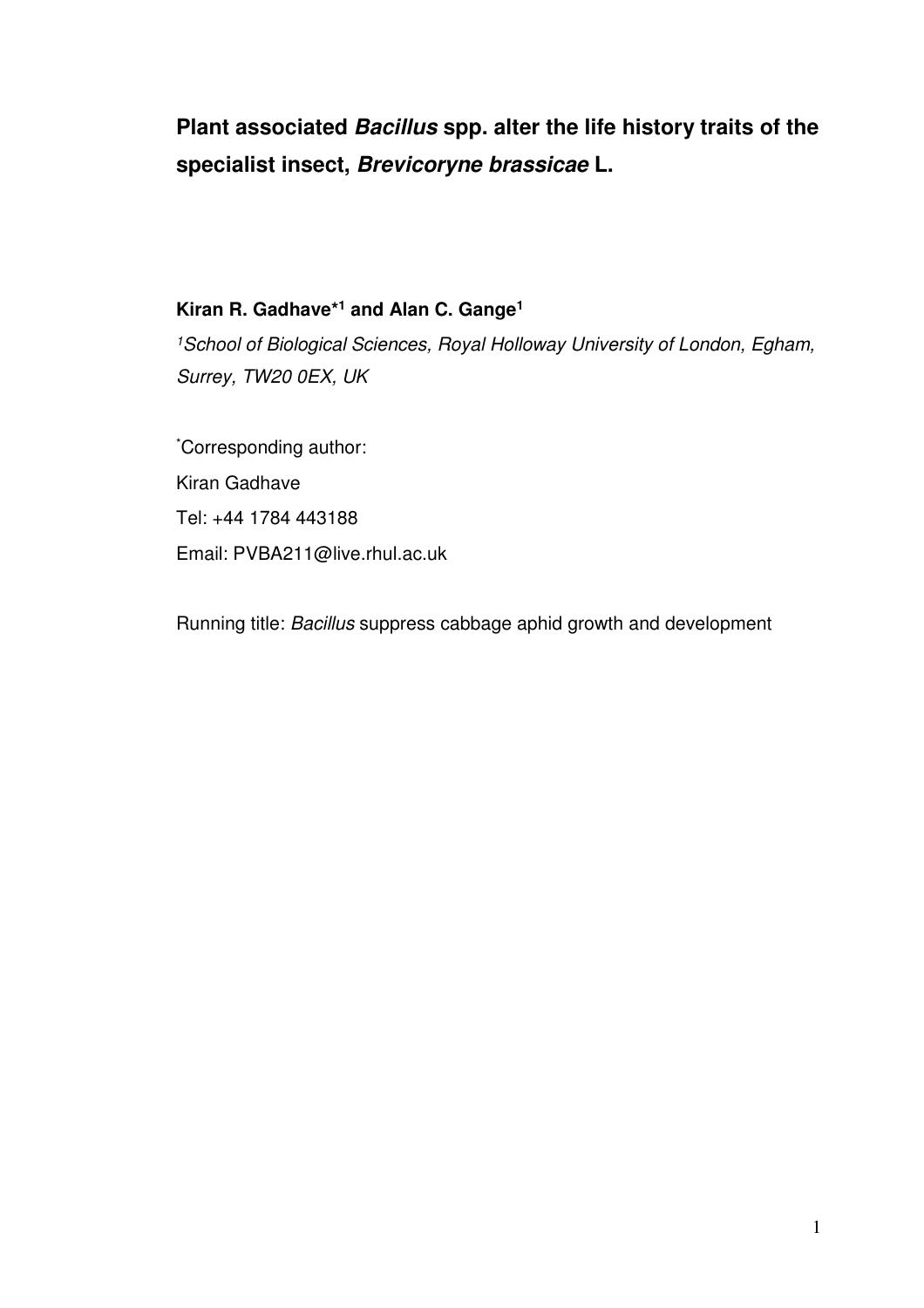# **Abstract**

- 1. Numerous soil-dwelling *Bacillus* species form mutualistic relationships with plants, in which the hosts derive an array of benefits, including the alteration of nutrient and chemical content. Despite such ubiquitous and intimate *Bacillus*-plant associations, the role of these bacteria in affecting the performance of specialist foliage-feeding insects is largely unknown.
- 2. We studied the effects of individual and mixed treatments of *Bacillus cereus, Bacillus subtilis* and *Bacillus amyloliquefaciens* on calabrese growth and important life history characteristics and the population dynamics of the specialist phloem-feeding insect, *Brevicoryne brassicae* L.
- 3. All *Bacillus* species negatively affected the life history traits and supressed the populations of *B. brassicae* in varying magnitudes. The differences in aphid populations and number of leaves infested increased swiftly towards the end of the experiment and were at peak 71 days after sowing.
- 4. *Bacillus cereus* offered the maximum resistance to calabrese via highly reduced *B. brassicae* growth rates, followed by the mixture of species, *B. amyloliquefaciens* and *B. subtilis* treatments. No synergistic or additive effects of bacteria were found.
- 5. Overall, plant growth promoting *Bacillus* species significantly suppress the growth and development of *B. brassicae* and show great potential for their use in an integrated biological control programme for this pest.

**Keywords**: *B. amyloliquefaciens, B. cereus, B. subtilis,* tritrophic interactions, specialist aphid

# **Introduction**

Plant associated benign bacteria provide direct as well as indirect plant growth benefits such as biofertilization and phytostimulation, stress control, antibiosis, induction of systemic resistance and competition with pathogens for nutrients and niches (Lugtenberg & Kamilova, 2009). Recent studies show that plant growth promoting (PGP) rhizobacteria benefit plants not only via manipulation of plant biochemistry (Brock *et al*., 2013), but also through extension of their effects on higher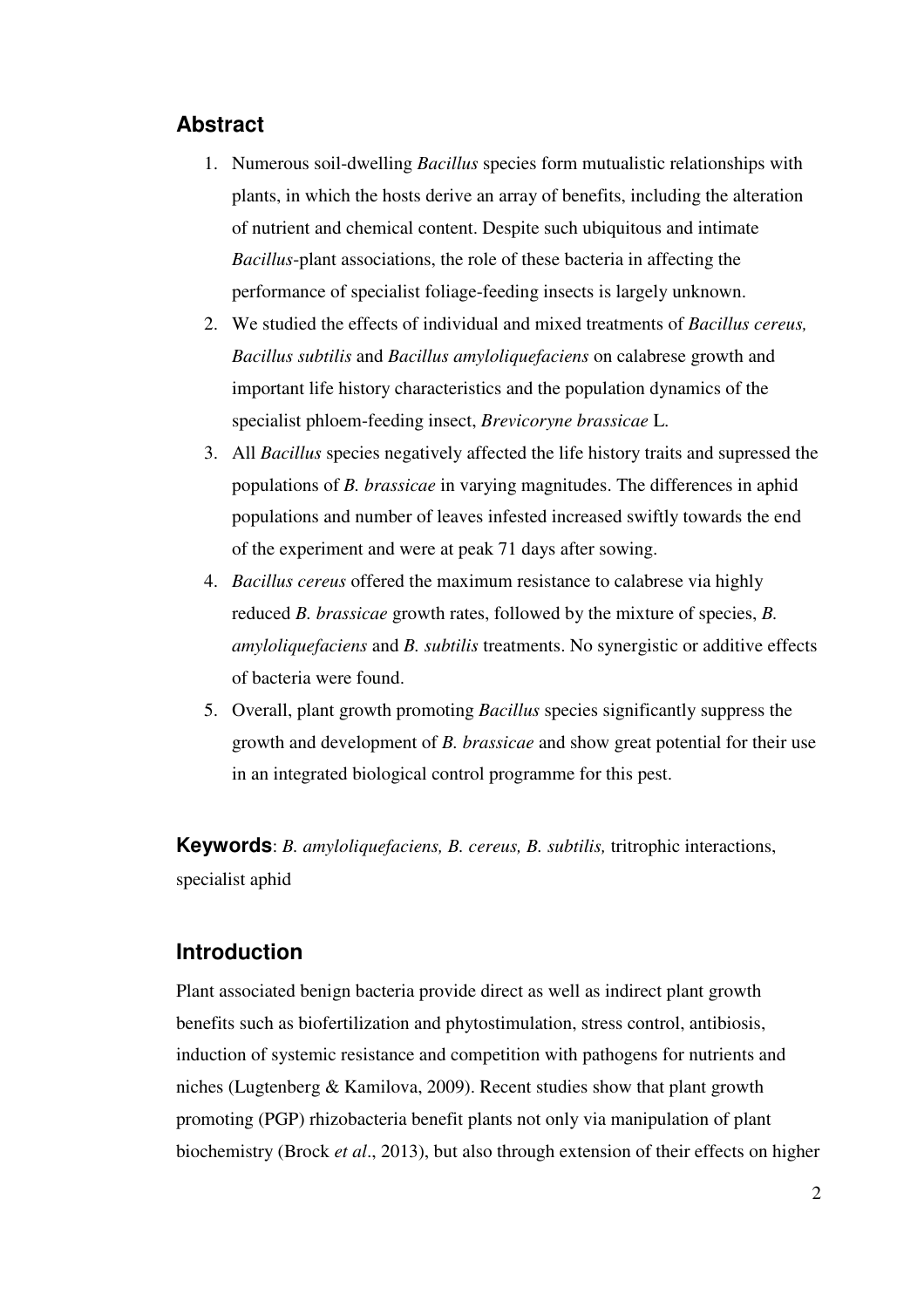trophic levels (Pineda *et al*., 2013; Saravanakumar *et al*., 2008). *Bacillus cereus*, *B. subtilis* and *B. amyloliquefaciens* are the principal plant growth promoting *Bacillus* species that colonize roots persistently, produce stable endospores and synthesize a range of broad spectrum bioactive molecules (Halverson *et al*., 1993; Idriss *et al*., 2002; Sharaf-Eldin *et al*., 2008). Their effects on plant qualitative and quantitative traits and anti-pathogenic activities have been well reported (Asaka & Shoda, 1996; Chowdhury *et al*., 2013; Dutta *et al*., 2013), however a lot less is known about whether and how they modify the life history characteristics of insects, in plant mediated tri-trophic interactions.

A few earlier studies have reported neutral to negative consequences of insects feeding on *Bacillus*-treated plants (Pineda *et al*., 2010). Herman *et al*. (2008) showed that *B. amyloliquefaciens* and *B. subtilis* colonization of sweet pepper roots did not affect infestation of foliage by the generalist aphid, *Myzus persicae* in the field. Conversely, two different studies reported negative results of *Bacillus* colonization on insect infestation; the development of the whitefly, *Bemisia tabaci* was retarded on *B. subtilis*-inoculated tomato plants grown in laboratory conditions (Valenzuela-Soto *et al*., 2010), and cucumber beetles; *Diabrotica undecimpunctata* and *Acalymma vittatum* infestations were reduced on *B. pumilus*-treated cucumber plants in the field (Zehnder *et al*., 1997). However, none of these studies reported whether these bacteria influenced the insect life history traits, which would have explained the reduction in insect infestation more effectively. The literature is too limited to make any generalizations, but the effects of *Bacillus* on insects appear to be specific to plant and insect species, and the degree of insect specialism.

The specialist phloem feeder, cabbage aphid (*Brevicoryne brassicae*) infests crops in the cabbage family and causes losses via reduction in yield, marketability and via spread of viral diseases (Blackman & Eastop, 2000). The life cycle of this species is multifaceted and involves both sexual as well as asexual modes of reproduction, which facilitates rapid colonization and multiplication on plants, and adaptation over changing environmental conditions (Ruiz-Montoya *et al*., 2003) . The use of pesticides is currently the widely adopted strategy to manage *B. brassicae* field infestations. Such excessive pesticide usage on directly consumed, short-duration vegetable crops ahead of harvest could harm human and ecosystem health (Theiling & Croft, 1988) and contributes to the development of rapid resistance to insecticides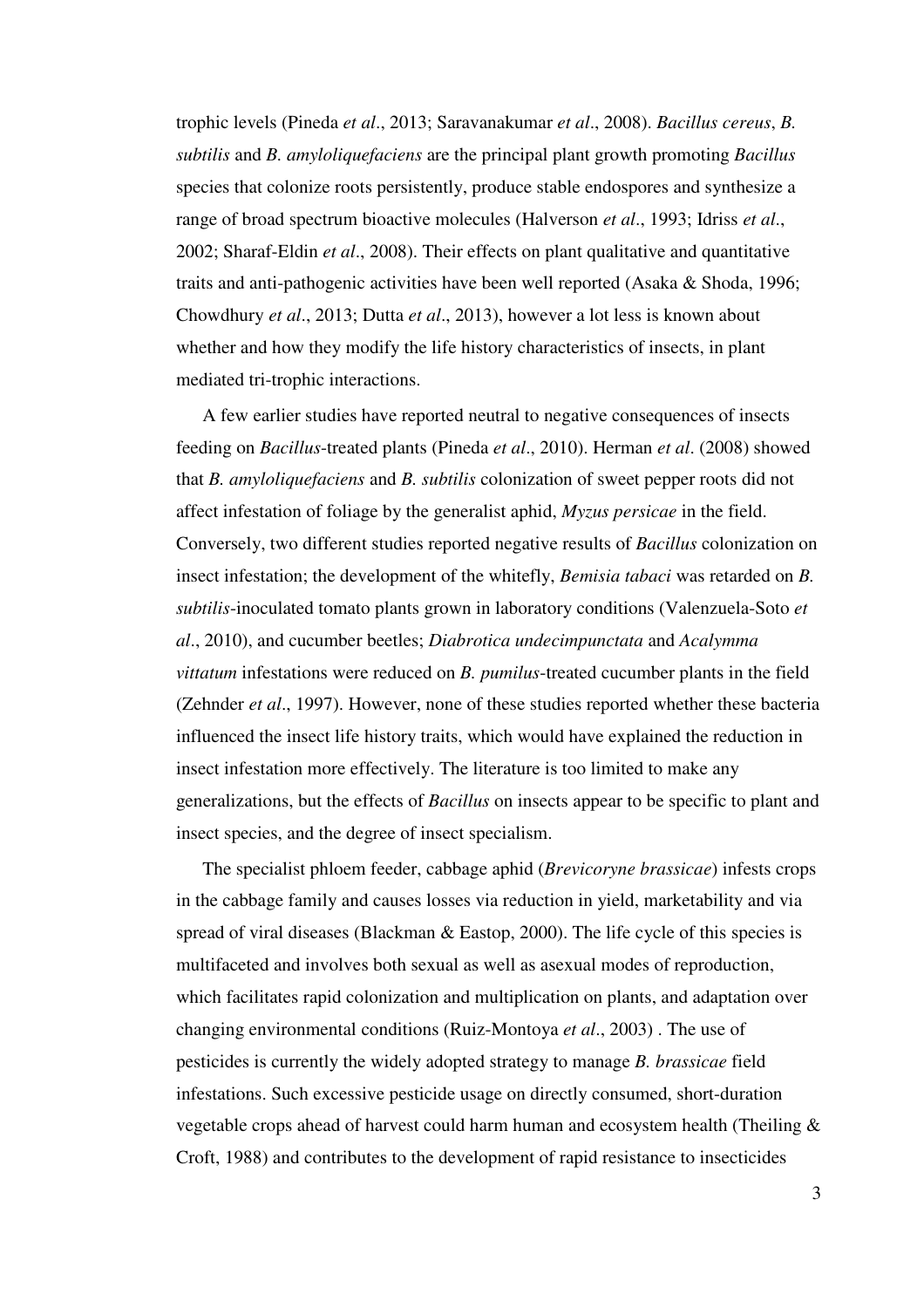(Ahmad & Akhtar, 2013). The use of *Bacillus* as a potential indirect biological control agent of cabbage aphids has not been explored. Therefore, it is critical to understand whether PGP *Bacillus* affects the life history traits of the cabbage aphids.

The aims of this laboratory study were to determine the effects of *B. cereus*, *B. subtilis* and *B. amyloliquefaciens*, when applied individually and in mixture, on *B. brassicae* (i) life history characteristics *viz.* pre-reproductive period, fecundity (in a period equivalent to reproductive period as a measure of reproductive potential), intrinsic and instantaneous rates of increase, and (ii) reproduction (aphid and nymph counts), colonization and development (infested leaf counts) at different time points. Furthermore, effects of treatments on plant performance were measured using number of leaves as a measure of size, also enabling the proportion of leaves infested to be recorded. We hypothesised that calabrese inoculation with individual and mixed *Bacillus* spp. would negatively affect the life history characteristics of *B. brassicae*, which would eventually result in supressed population development on calabrese.

### **Materials and Methods**

#### **Experimental setup**

Calabrese cv. Green Sprouting (Country Value Seeds, UK) seeds were surface sterilized using the procedure of Bhalla & Singh (2008). Briefly, 5 ml seeds were placed in a 50 ml sterile screw cap tube containing 2%, 40 ml sodium hypochlorite and then the tube was vigorously shaken for 20 minutes. The subsequent steps were performed in a laminar flow cabinet. Sodium hypochlorite was discarded, seeds were washed with 40 ml sterile distilled water five times, and decanted in a sterile petriplate. The 50 µl water from the last wash was plated on Lysogeny Broth (LB) agar plates, which were later incubated at 30ºC for 3 days to crosscheck if the seed surface sterilization had worked. With sterile forceps, 25 randomly picked surface sterilized seeds were transferred to each of six sterile 120×120×15 mm squared petriplates containing a sterile reduced strength Murashige and Skoog (MS) seed germination medium. Seeds were allowed to germinate in the dark at 20ºC for 10 days. After the emergence of seedlings, two vigorous individuals were randomly selected and transplanted to 1 l sterilized plastic pots containing approximately 800 ml sterile John Innes No. 3 (JA Bowers, UK) compost. The pots were sterilized in 1%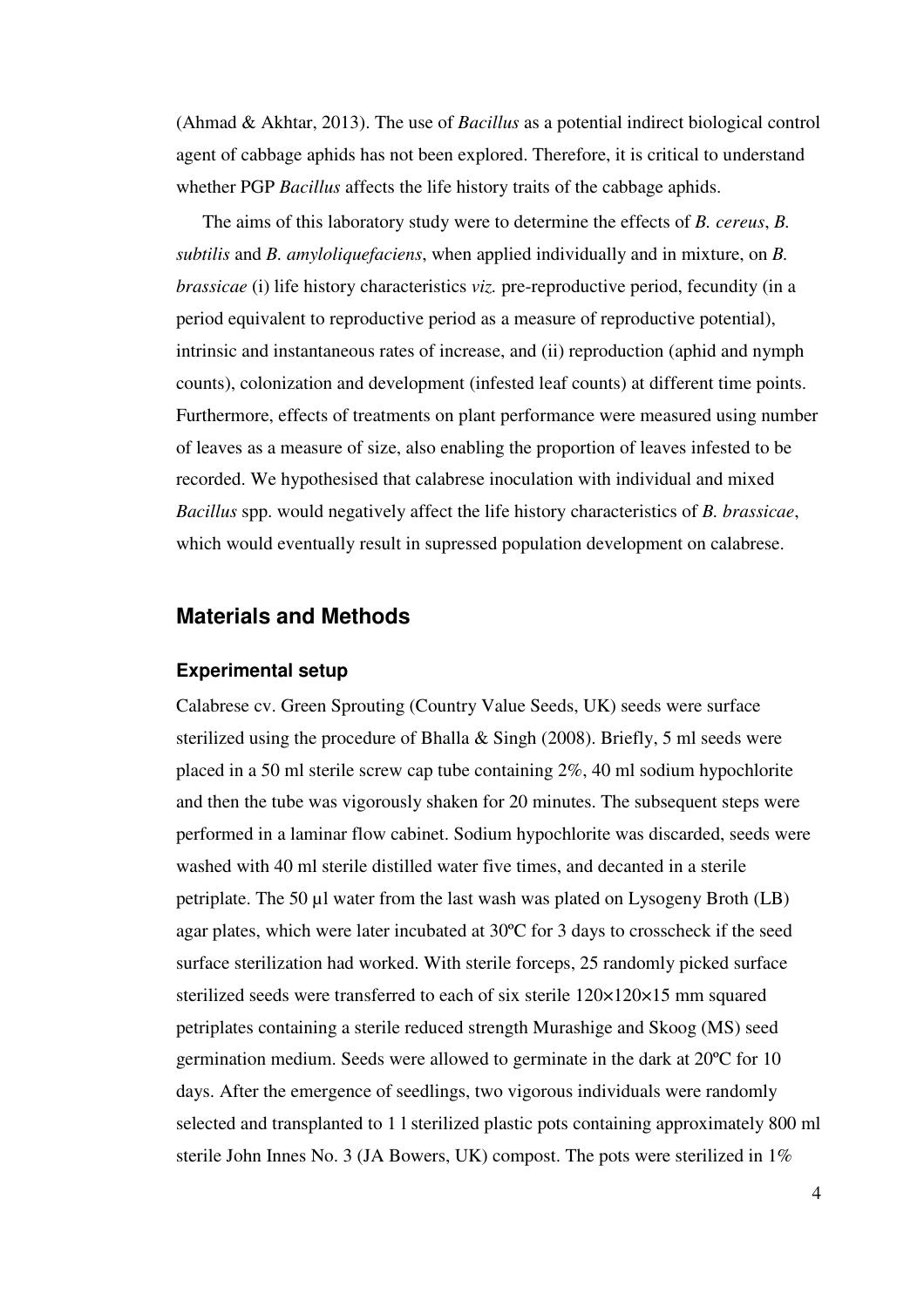Virkon (DuPont, UK) solution for 2 days and then dried overnight in a laminar flow cabinet. The compost was dried in hot air oven at 70ºC for 3 days, sealed in Fisherbrand sterilization bags (Fisher Scientific, UK) and autoclaved twice, with an interval of 3 days, at 121ºC for 60 minutes.

#### **Bacterial inoculation and aftercare**

The bacterial cultures; *B. amyloliquefaciens* subsp. plantarum FZB42BGSC10A6, *B. subtilis* NRRLB23051 and *B. cereus* No. 8 FW Athal were obtained from Dr B. Raymond (Imperial College London, UK) and were cryopreserved at -80ºC in 80% (v/v) glycerol stock. Each bacterium was recovered on a 20 ml LB broth, allowed to incubate overnight on a 37<sup>o</sup>C rotary shaker, and serially diluted up to  $10^{-5}$  in 0.85% saline water. After incubation,  $50\mu$ l,  $10^{-5}$  dilution of each bacterium was spread on LB agar medium individually to determine the viable bacterial population count (colony forming units per ml) after incubation. In a laminar air flow cabinet, the bacteria were applied to the pots through drenching, immediately after transplanting. In total, 50 plants were arranged in five different treatments; control (240 ml sterile distilled water), *B. amyloliquefaciens*, *B. subtilis* and *B. cereus* (240 ml,  $10^8$  cfu/ml suspension in each individual and distinct treatment) and mixed  $(240 \text{ ml}, 10^8 \text{ c} \text{fu/ml} \text{ mixed})$ suspension, containing 80 ml of each bacteria), with 10 replicates of each treatment. The same quantity and concentration of bacterial suspensions were applied once more, two weeks after planting to ensure the appropriate bacterial colonization.

Each pot was transferred to a 410×630 mm, 40 µm Fisherbrand polypropylene sterilization bag (Fisher Scientific, UK) and sealed at the top with autoclaving tape to ensure hygienic growing conditions. The bags were placed in a constant environment room (20ºC, 65% relative humidity, 18 h light: 6 h dark) and monitored daily for seedling establishment and survival. After 7 days, one of the two seedlings was removed and one healthy seedling per pot was retained. Plants were irrigated twice a week with sterile distilled water to inhibit other bacterial contaminants on roots and to maintain utmost possible sterile growing conditions. After a month, once the colonization of specific bacterial species was encouraged in initial clean growing conditions, plants were taken out of sterilization bags. Plants were regularly randomized for the position under the light racks, and watered with distilled water thereafter.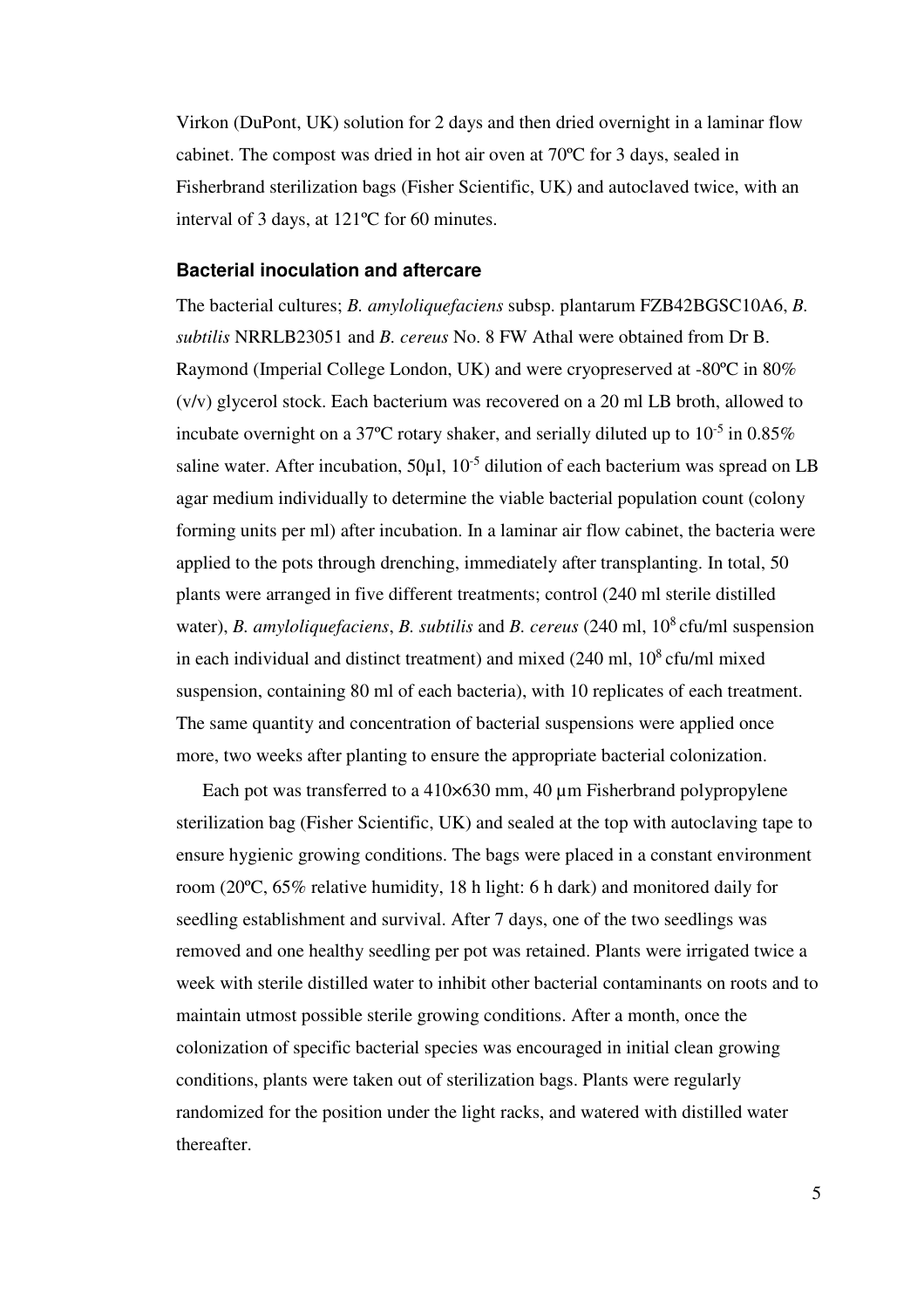#### **Aphid bioassay**

Prior to the aphid bioassay, each experimental plant was placed in a Fisherbrand polypropylene sterilization bag again to avoid interplant movement of apterous *B. brassicae* adults and nymphs. Based on plant size, two different sized bags (310×660 mm and 410×630 mm) were used. Each bag was fixed with 150×300 mm insect rearing net to avoid excess humidity and to maintain proper aeration for normal aphid colony development. The native colonies of *B. brassicae* on field calabrese plants were maintained on calabrese plants in an insect rearing cage at above specified constant environmental conditions for 10 months. This relatively long period helped *B. brassicae* to acclimatize to the laboratory conditions and to avoid any bias in results due to change in environmental conditions, host plant shift and modes of reproduction.

At 45 days after transplanting, three viviparous, apterous and similar sized *B. brassicae* adults were introduced randomly on all experimental plants using a fine paintbrush and allowed to feed, colonize and reproduce. After reproduction, the four youngest (less than 24 h old) neonate nymphs were retained and the mothers and excess neonate nymphs were discarded. The non-repeated measures, through which *B. brassicae* reproduction was monitored on each plant included: (1) the prereproduction periods (period in days from larviposition to first reproduction) of the first three adults developed from the retained neonate nymphs (2) the fecundity of those first three adults in a period equivalent to pre-reproduction period (3) the intrinsic rate of increase (*rm*),

$$
r_m = 0.738 \frac{\log_e Md}{d}
$$

where, *Md*= the average number of progenies produced in a period equivalent to prereproductive period and *d*= average pre-reproductive period (Wyatt & White, 1977) and (4) the instantaneous rate of increase  $(r_i)$ , measuring a population increase ability over specified time (Hall, 1964) and calculated as

$$
r_i = \frac{\log_e \left(\frac{Nt}{N_O}\right)}{t}
$$

where,  $Nt$ = final number of aphids,  $N\sigma$ = initial number of aphids and  $t$ = change in time (in days). Three colonies of neonates were marked distinctly on each plant and monitored every alternate day to record the pre-reproductive periods and fecundity.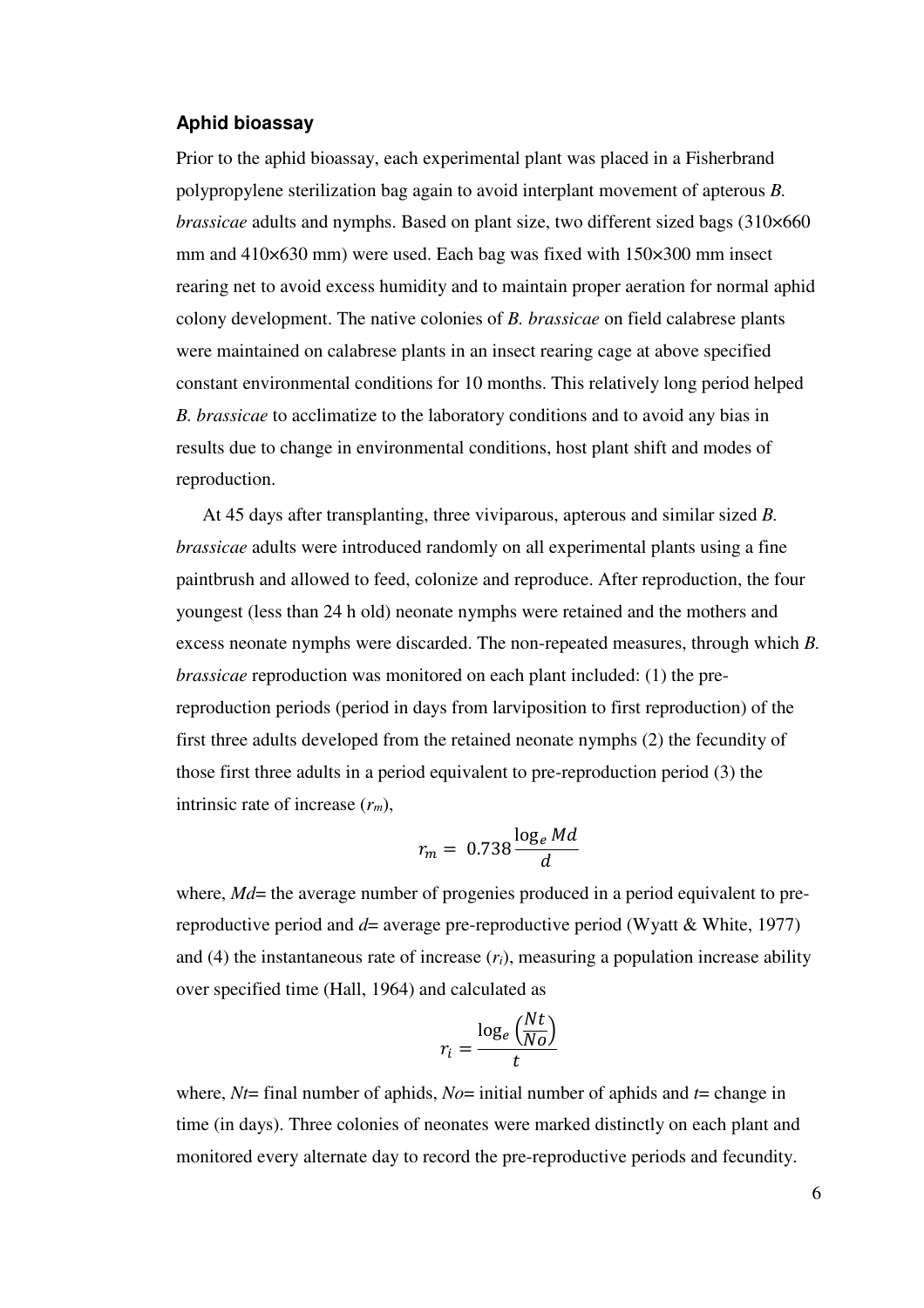All experimental plants were monitored for a variety of aphid infestation parameters, which were recorded in repeated measures, every three days. This observation interval was standardised and considered as optimum for development of a measurable variation in aphid parameters. The repeated measures included a total number of (5) nymphs (6) adults and (7) leaves infested, which were recorded in 9, 8 and 7 observation sets (repeated measures, once in three days), respectively, depending upon *B. brassicae* growth, reproduction and development. Since five aphids are sufficient to build an aphid colony, the leaf was considered as infested when the numbers of aphids present were five or more. Number of leaves on each plant were counted 71 days after sowing to determine the effects of *Bacillus* spp. treatments on calabrese growth and to analyse the overall percentage of leaves infested at the end. The factors *viz*. number of overlapping generations (up to 4), longevity of the F1 progeny (approx. 25 days) and feasibility of counting aphids (high aphid count on control plants) were taken into consideration while concluding the experiment 71 days after sowing.

#### **Statistical analyses**

The non-repeated aphid growth parameters *viz.* pre-reproduction period, fecundity, intrinsic and instantaneous rates of increase, number of leaves and percent leaves infested were analyzed using a linear model procedure in R version 3.0.2 (R Development Core Team), with treatments as a fixed factor. The repeated measures *viz.* number of nymphs, adults and leaves infested were analyzed using generalized linear mixed effect model (GLMER procedure, nlme and lme4 libraries in R) using treatments as a fixed effect parameter, time as a random effect and interaction terms (treatments: time) to determine if there was a significant effect of treatments over time and if treatments followed different temporal patterns. The best of four GLMER models was selected on the basis of Akaike Information Criterion (AIC) values (Bolker *et al*., 2009) and the count data for repeated measures were analysed with Poisson distribution with a log link mode. The 'Anova' function from the 'car' package in R was used to report Chi-squared and p-values for treatment, time and interaction effects.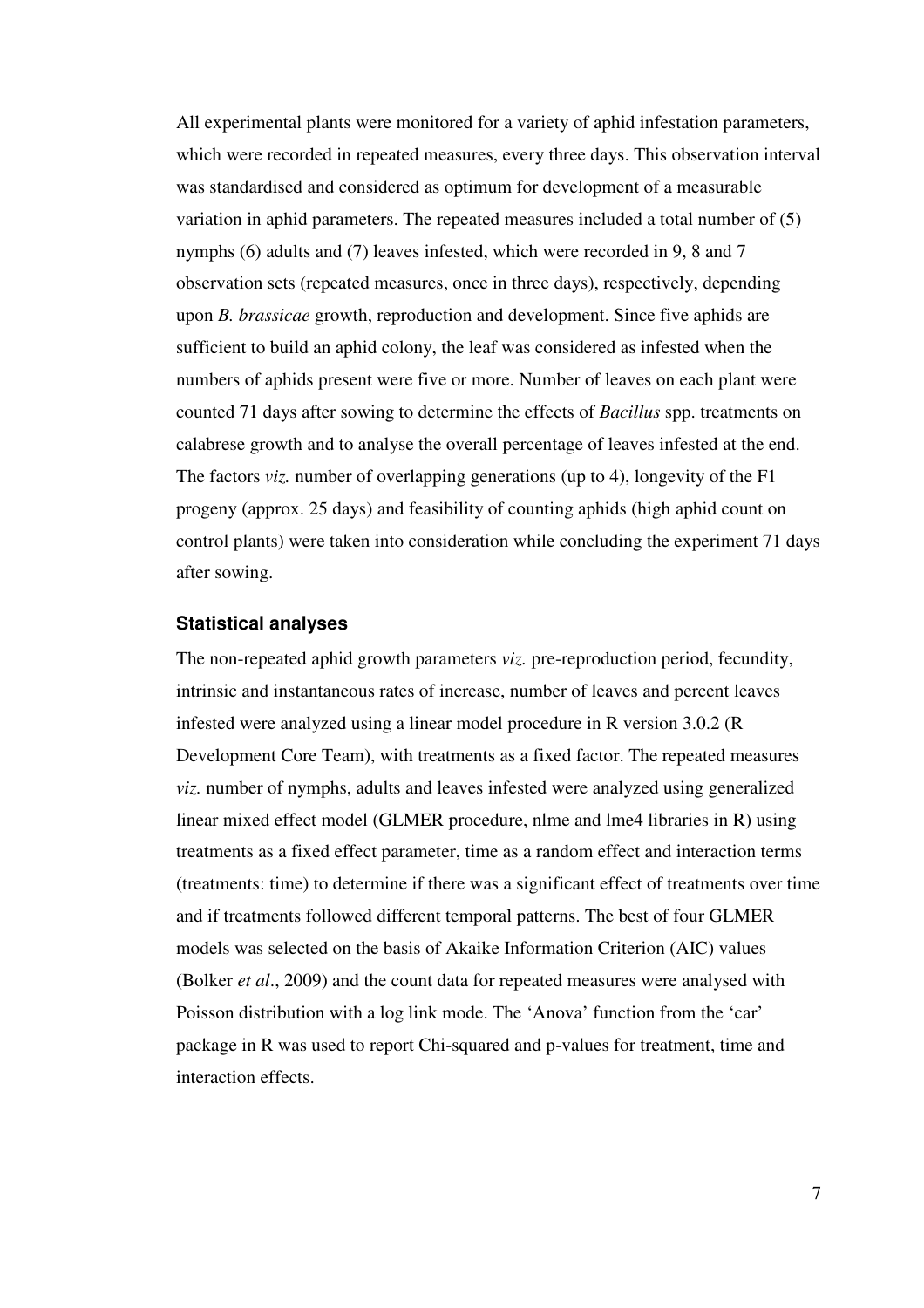# **Results**

### **Aphid bioassay**

#### 1. Pre-reproductive period

The average pre-reproductive periods of the first three developed aphids were significantly longer on *B. cereus* and *B. amyloliquefaciens* treated plants than on control (Table 1, Fig. 1a). The prolonged pre-reproductive period suggests slower growth of *B. brassicae* on these plants, compared to the controls, on which the shortest pre-reproductive spans were recorded. The mixed treatment also slowed down the pre-reproductive periods, however, they were not significant at p<0.05 level. The early reproductive maturity of *B. brassicae* contributed towards their rapid population built up on control plants.

#### 2. Fecundity

*B. brassicae* fecundity, recorded in a period equivalent to the pre-reproductive period (<18 days), was highest on control plants, but significantly lower on *B. cereus* treated plants (Fig. 1b). Although *B. subtilis, B. amyloliquefaciens* and mixed treated plants reduced fecundity, it was not significant at 0.05 level.

|                            | B. c.   | B. s.   |         | <b>B.</b> <i>a.</i> |         |        | Mixed   |         |
|----------------------------|---------|---------|---------|---------------------|---------|--------|---------|---------|
|                            | t       | P       | t       | P                   | t       | P      | t       | P       |
| <b>Aphid</b>               |         |         |         |                     |         |        |         |         |
| Pre-reproductive period    | 3.46    | 0.001   | 0.88    | 0.380               | 2.52    | 0.015  | 2.02    | 0.050   |
| Fecundity                  | $-2.13$ | 0.039   | $-1.57$ | 0.123               | $-0.36$ | 0.717  | $-0.77$ | 0.442   |
| Intrinsic rate of increase | $-3.87$ | < 0.001 | $-1.72$ | 0.092               | $-2.45$ | 0.018  | $-2.06$ | 0.045   |
| Instant, rate of increase  | $-5.24$ | < 0.001 | $-2.07$ | 0.044               | $-2.90$ | 0.006  | $-3.56$ | < 0.001 |
| <b>Plant</b>               |         |         |         |                     |         |        |         |         |
| Number of leaves           | 1.46    | 0.15    | 0.92    | 0.36                | 0.73    | 0.46   | 0.53    | 0.59    |
| Percent leaves infested    | $-2.7$  | 0.009   | $-2.51$ | 0.015               | $-4.29$ | 0.0001 | $-3.6$  | 0.0008  |

**Table 1** The effects of individual and mixed *Bacillus* treatments on important *B. brassicae* life history traits (linear model procedure)

Significant effects are in bold. *B. c.: B. cereus*, *B. s.: B. subtilis*, *B. a.: B. amyloliquefaciens*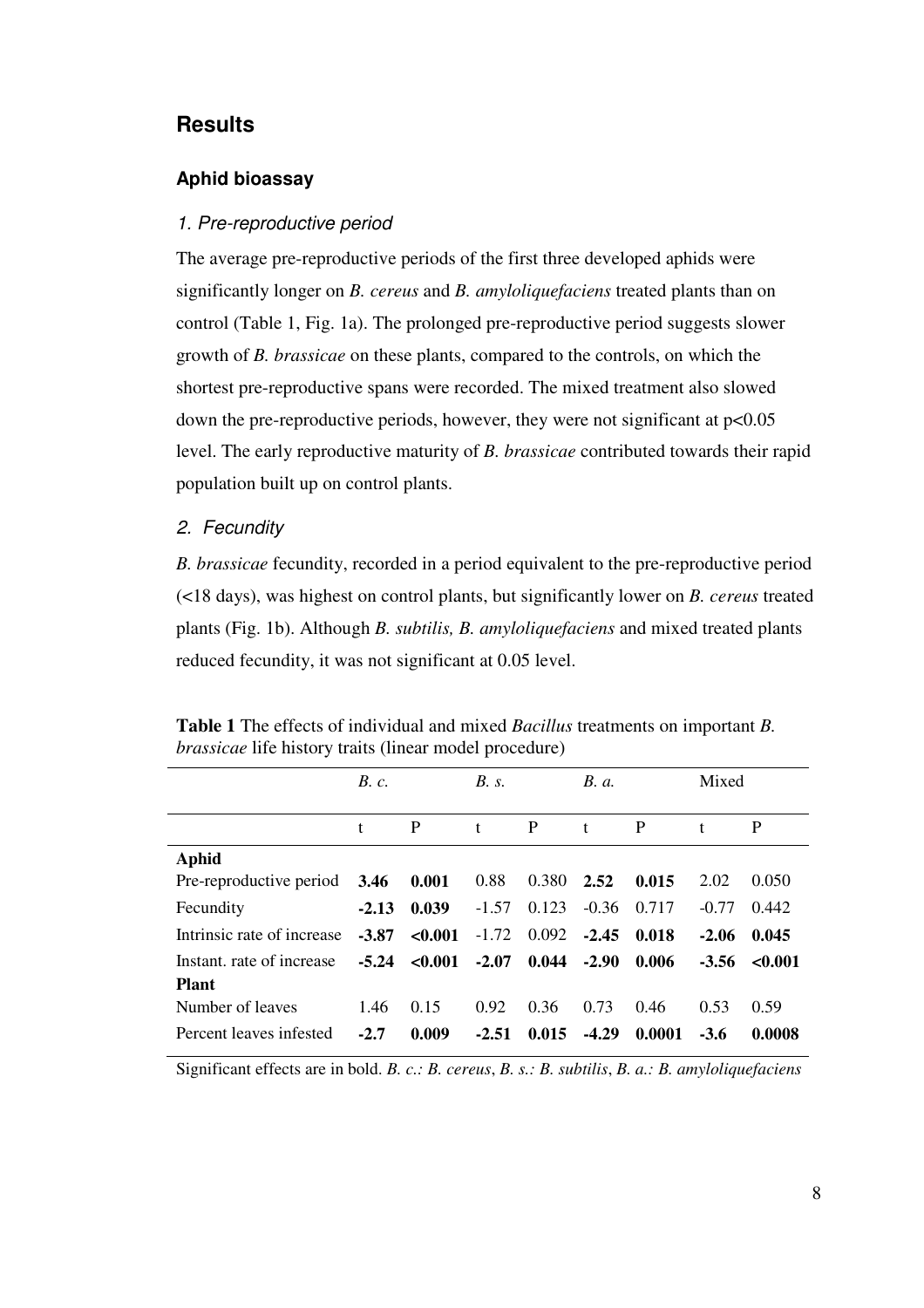#### 3. Intrinsic rate of increase  $(r_m)$

*B. brassicae* intrinsic growth rates on untreated plants were higher compared to those on treated plants (Fig. 1c). A significantly low intrinsic growth rates were observed on *B. cereus, B. amyloliquefaciens* and mixed treated calabrese plants, as a result of relatively less fecund adults and their significantly longer pre-reproductive periods. The pre-reproductive periods and fecundity cumulatively affected intrinsic growth rates and showed a similar trend of variation across control and treated plants.

#### 4. Instantaneous rate of increase  $(r_i)$

The overall increase in *B. brassicae* populations over the entire observation period was highest on untreated plants and significantly lower on all treated plants (Fig. 1d). The intrinsic and instantaneous rates of increase of *B. brassicae* showed similar patterns suggesting that there was a consistent change in number of aphids. Although the mixed treatment was effective in reducing intrinsic and instantaneous rates of increase, no additive effects of bacterial mixture were observed.

#### 5. Number of nymphs and adults

*B. brassicae* showed varied degree of colonization and multiplication on untreated and differently treated calabrese plants (Fig. 2a). Untreated plants showed rapid and consistently higher average aphid counts over the experimental period compared with treated individuals. The significant treatment, time and interaction terms showed that the *Bacillus* spp. treatments reduced nymph and adult counts, but that certain treatments followed different time patterns (Table 2). These patterns were more apparent beyond 63 days after sowing as aphid counts soared control plants. Of the treated plants, the aphid count was lowest on *B. cereus* treated plants. On both; untreated as well as treated plants, a large variation was observed in aphid counts from plant to plant. As a result, the standard error bars are showing high values over the means.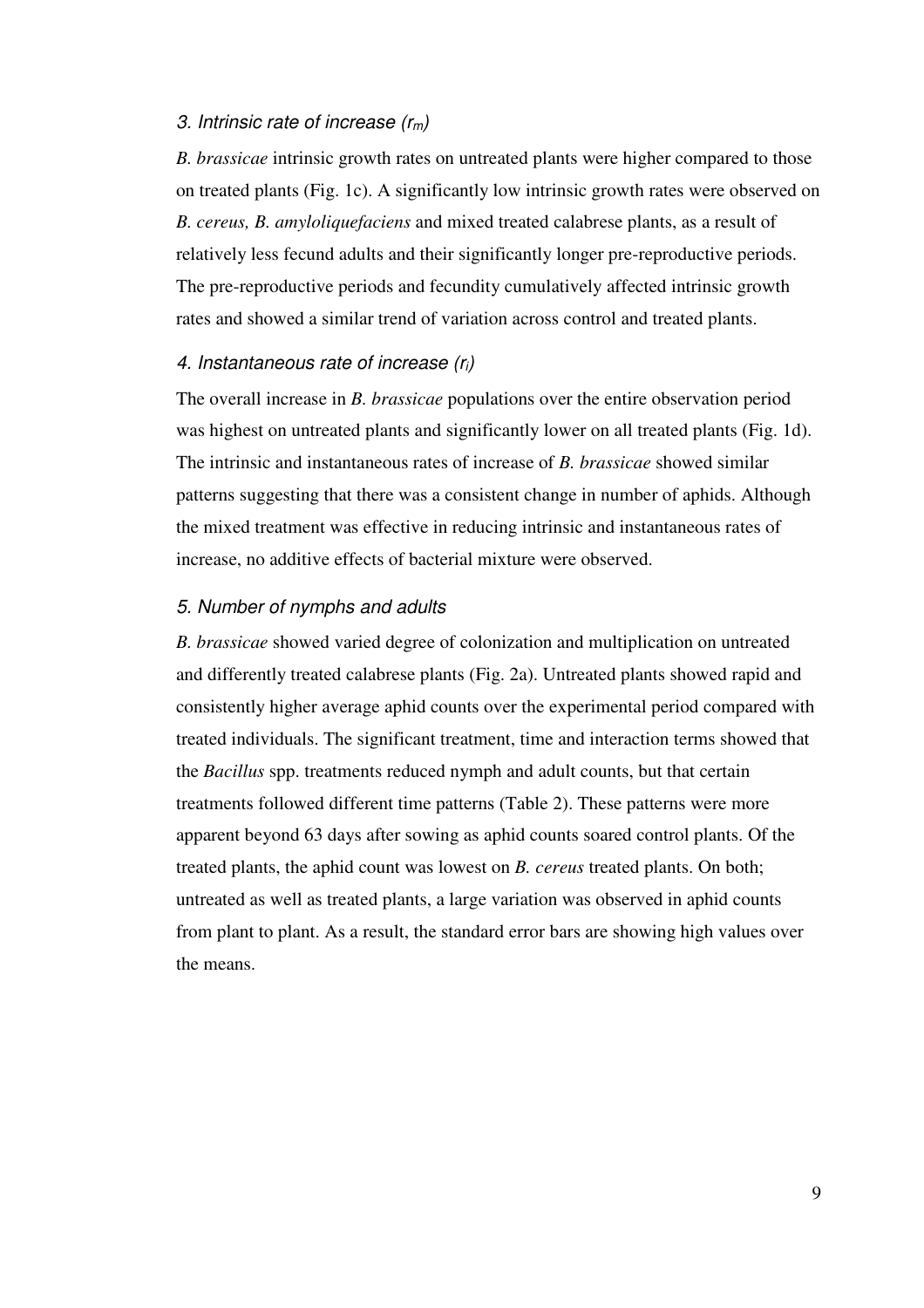**Figure 1** Effects of *Bacillus* spp. treatments on *B. brassicae* non-repeated measures (Mean  $\pm$  SE); (a) pre-reproductive period (b) fecundity (c) intrinsic rate of increase and (d) instantaneous rate of increase. Different letters represent mean values that are significantly different and abbreviations; B. c., B. s. and B. a. represent *B. cereus*, *B. subtilis* and *B. amyloliquefaciens* treatments respectively.

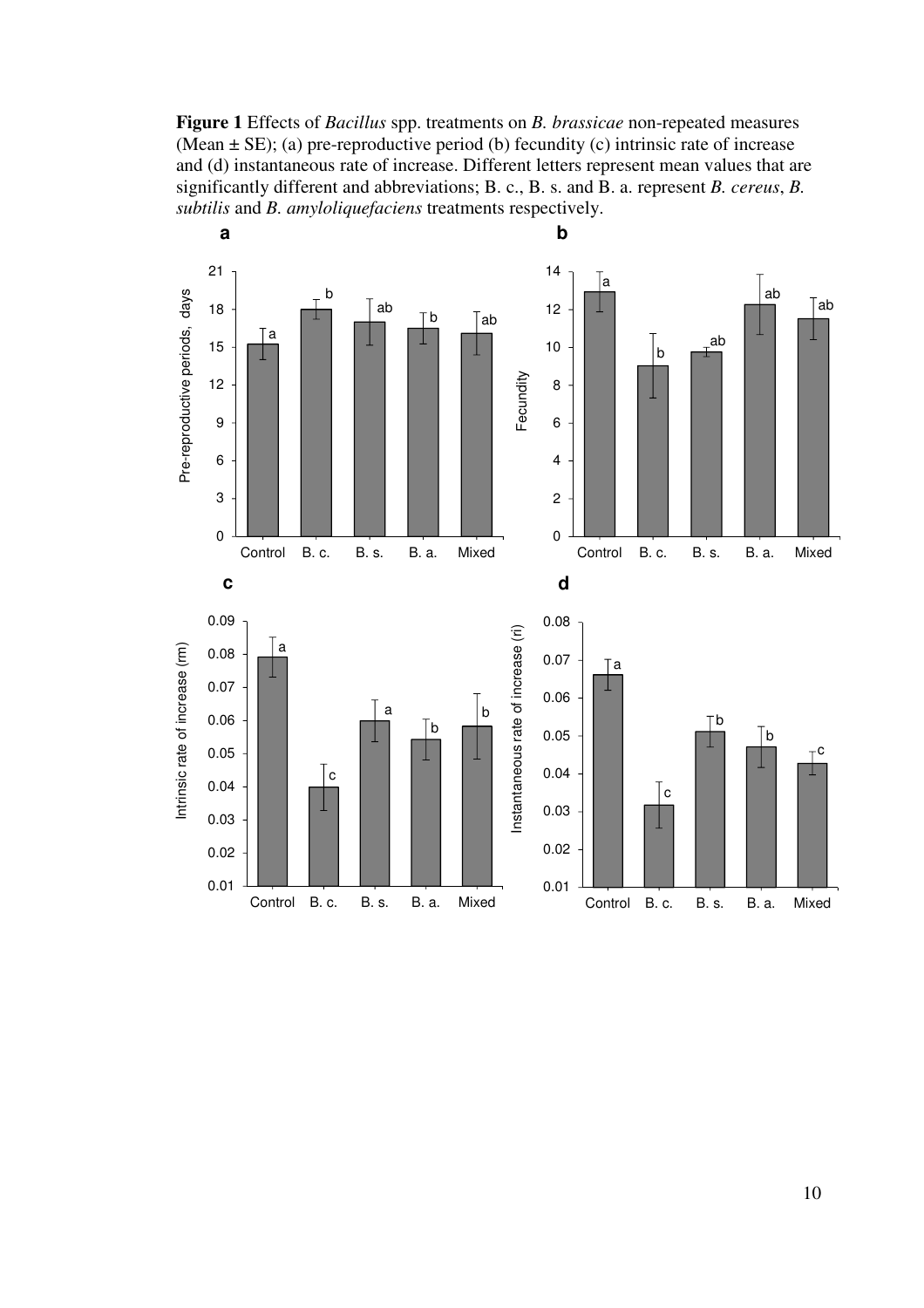**Figure 2** Repeated measures: changes in (a) *B. brassicae* counts (b) number of leaves infested across control and treated plants (Mean ± SE) over time



#### **Plant parameters**

#### 6. Number of leaves infested

The average number of leaves infested increased rapidly on untreated plants and gradually on the treated ones over the entire experimental duration (Fig. 2b). In response to the fluctuations in the numbers of infesting aphids, a parallel consistent pattern of change in leaf infestation was observed. The significant treatment and time factors showed the negative effects of *Bacillus* treatments on number of leaves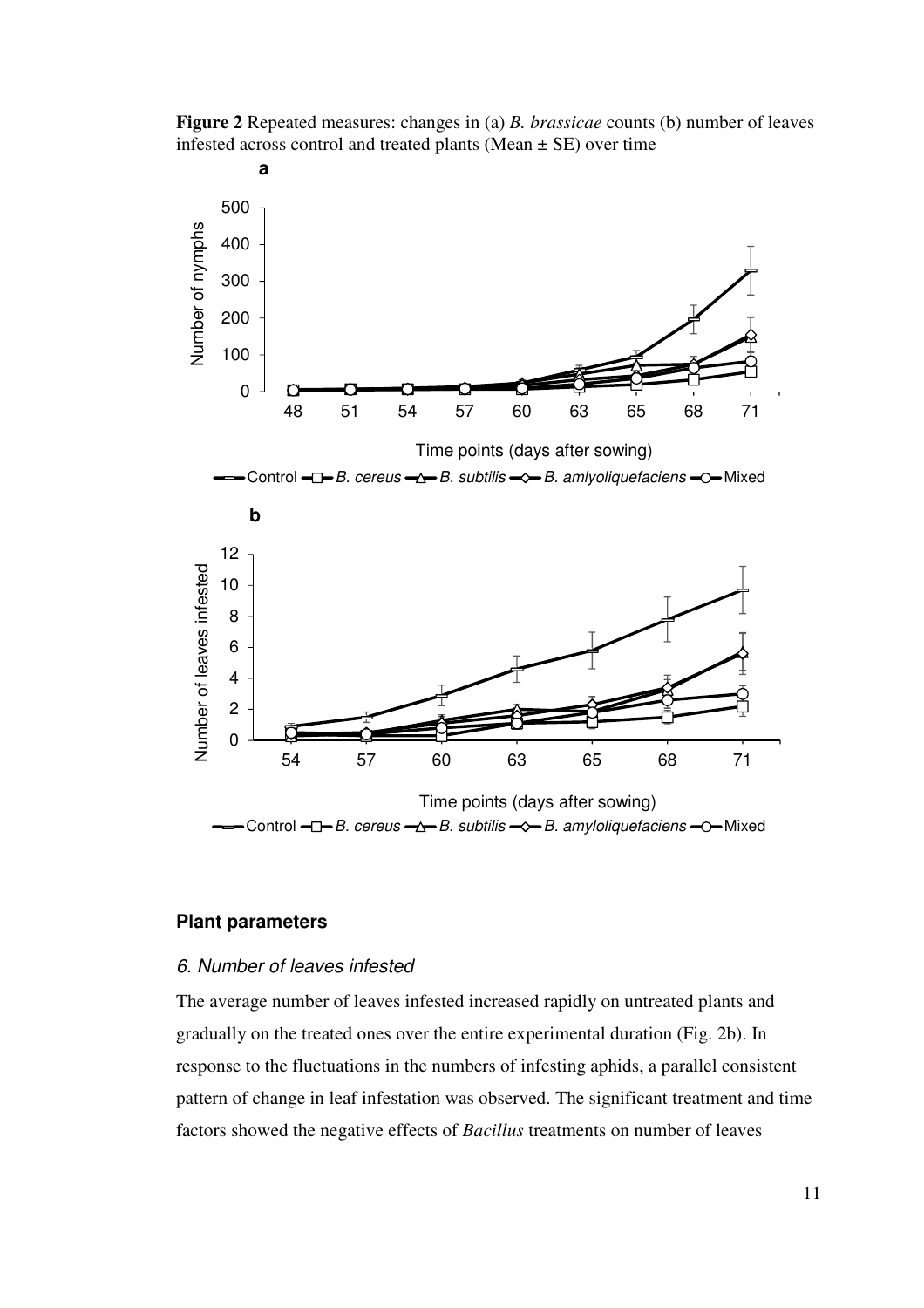infested, whereas non-significant interaction term showed that the treatments followed

a similar temporal pattern of change.

|                             | $\mathbf{v}^2$ | df                    | P       |
|-----------------------------|----------------|-----------------------|---------|
| No. of nymphs               |                |                       |         |
| <b>Treatment</b>            | 4730.43        | 4                     | < 0.001 |
| Time (quadratic)            | 1089.59        | $\mathcal{D}_{\cdot}$ | < 0.001 |
| Treatment: time (quadratic) | 350.45         | 8                     | < 0.001 |
| No. of adults               |                |                       |         |
| Treatment                   | 652.90         | 4                     | < 0.001 |
| Time (quadratic)            | 908.81         | 2                     | < 0.001 |
| Treatment: time (quadratic) | 30.20          | 8                     | < 0.001 |
| No. of leaves infested      |                |                       |         |
| Treatment                   | 226.97         | 4                     | < 0.001 |
| Time (quadratic)            | 304.82         | 1                     | < 0.001 |
| Treatment: time (quadratic) | 3.84           |                       | 0.426   |

**Table 2** The individual (treatments, time) and interaction terms (treatment: time) of count data on *B. brassicae* nymphs, adults and infested leaves (GLMER procedure)

# 7. Percent leaves infested

None of the *Bacillus* spp. treatments significantly changed the total number of leaves compared to control (Table 1). However, the percentage of leaves infested at 71 days after sowing were significantly reduced in all treated plants, with the lowest in *B. amyloliquefaciens* treated plants (Fig. 3).

**Figure 3** Total number of leaves and leaves infested at 71 days after sowing across control and treated plants. The notations; B. c., B. s. and B. a. represent *B. cereus*, *B. subtilis* and *B. amyloliquefaciens* treatments, respectively.

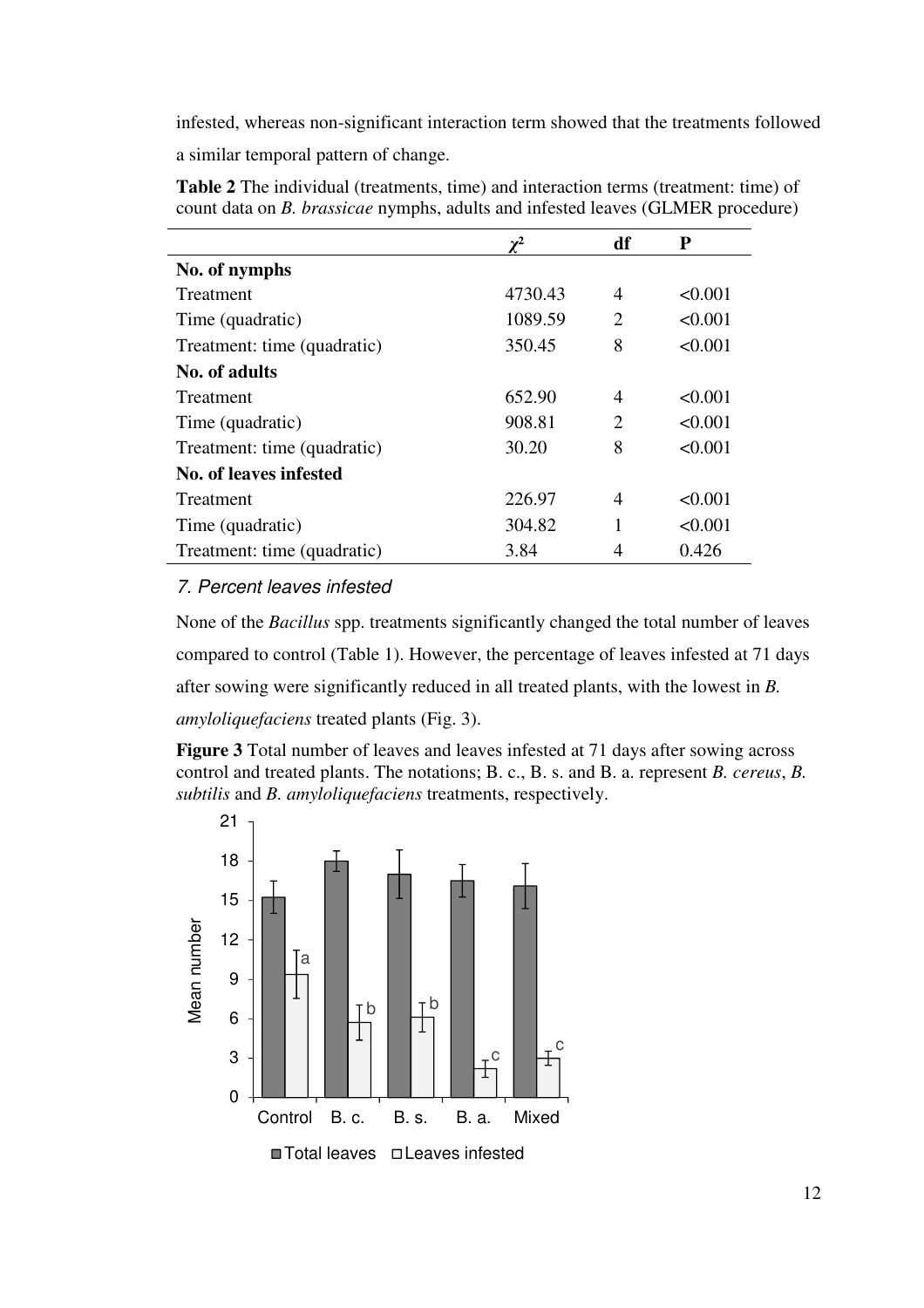### **Discussion**

The feeding of the specialist aphid *B. brassicae* on *B. cereus, B. amyloliquefaciens*  and mixed treated plants showed a major decline in rates of increase, final population and number of leaves infested. Showing discrepancy with earlier studies on *Pseudomonas* (Van Oosten *et al*., 2008; Pineda *et al*., 2012), for the first time, we demonstrated the potential of plant growth promoting *Bacillus* spp. to affect negatively the life history traits of this pest species. Pineda *et al*. (2012) reported both positive and null effects of *Arabidopsis* root colonization with *Pseudomonas fluorescens* WCS417r on green peach aphid (*Myzus persicae*) and *B. brassicae*  respectively. Van Oosten *et al*. (2008) showed that *P. fluorescens* WCS417r triggered induced systemic resistance in *Arabidopsis* against the generalist, *Spodoptera exigua*, but not against the specialist, *Pieris rapae*.

The disparity observed in the life history traits of *B. brassicae* reared on control and treated calabrese may perhaps be attributed to biochemical changes that *Bacillus* may have triggered. Earlier studies suggest that rhizobacteria can manipulate the quality of plant as a food material via constitutive and induced changes (Brock *et al*., 2013; Kang *et al*., 2014). Thus, the fertility of *B. brassicae* mother aphids and progenies may have been directly influenced by either changes in amino acid composition or glucosinolates, as reported by other studies (Nevo & Coll, 2001; Jahn *et al*., 2005). Furthermore, two different studies (Cole *et al*., 1997; Kos *et al*., 2012) showed that the intrinsic rate of increase of *B. brassicae* was significantly associated with glucosinolate and phloem amino acid concentrations. *Bacillus* spp. may also have triggered systemic resistance in calabrese through a cross-talk of jasmonic and salicylic acid plant signalling pathways, which likely affected overall aphid growth and infestation. The exact mechanism of bacterial-induced resistance in calabrese would merit further investigation.

The negative effects of *Bacillus* on pre-reproductive periods and fecundity were extended up to *B. brassicae* nymphs, adults and eventually, infested leaf counts. These effects were relatively slow in the beginning and subsequently developed gradually over the experimental duration of 71 days. The initial slow build-up of *B. brassicae* populations on treated plants until 60 days after sowing may have been due to insufficient *Bacillus* population densities in the rhizosphere and inadequate root colonization, as these traits are key elements of plant growth promotion by bacteria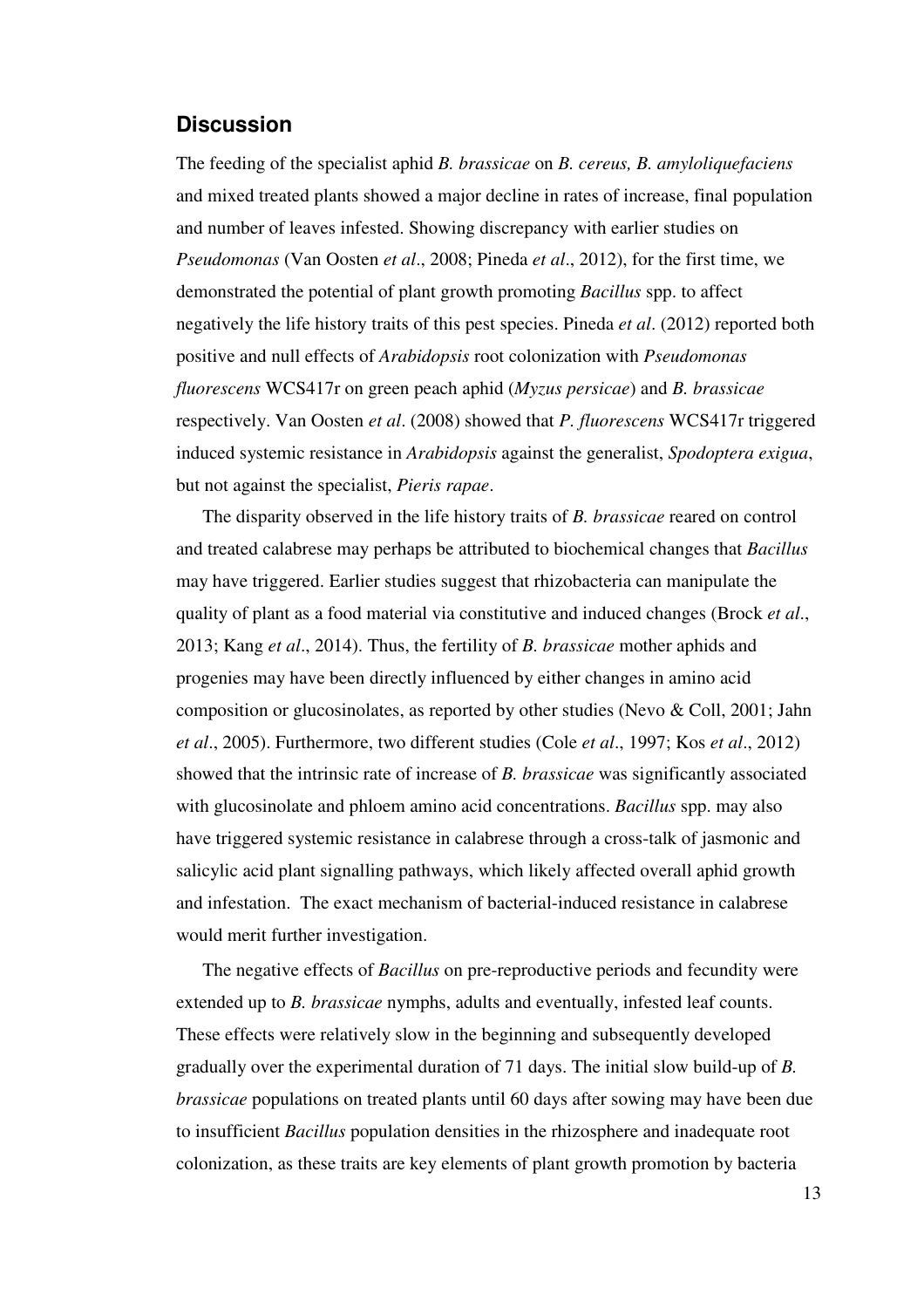(DeAngelis *et al*., 2008; Chowdhury *et al*., 2013). Furthermore, the performance of *B. brassicae* was reduced later, on physiologically older plants, possibly due to changes in plant amino acid composition, as suggested by Karley *et al*. (2002), who showed that *M. persicae* performed better on younger plant developmental stages than older ones. At 71 days after sowing, the total number of leaves were not significantly different between control and *Bacillus* spp. treated plants. However, the number of leaves infested varied considerably. This suggests that the observed differences in *B. brassicae* infestation levels were primarily due to treatment effect and were independent of any variation in total leaf numbers.

Instantaneous  $(r_i)$  and intrinsic  $(r_m)$  rates of increase showed nearly identical patterns, except for *B. subtilis* plants, on which r<sub>i</sub> was significantly lower, but r<sub>m</sub> was not. The highest rates were observed on control and the lowest on *B. cereus* treated plants, which suggests that the effects of treatments were consistent despite these two indices measuring different parameters. The r<sub>i</sub> considered the reproductive ability of an entire population. Conversely,  $r_m$  considered the reproductive potential of only the first three adults due to practical limitations in counts. Secondly, ri determined the change in population over the duration of the experiment, whereas  $r_m$  considered an approximate initial period equivalent to the pre-reproductive period. The overall *B. brassicae* intrinsic rates of increase were lower than those reported in an earlier study (Satar *et al*., 2005), in which the mean intrinsic rate of increase of this aphid on cabbage leaves, at 20 $\degree$ C, was 0.249 aphid aphid<sup>-1</sup> day<sup>-1</sup>. In the present study, the mean intrinsic rates were highest in aphids fed on control plants  $(0.079 \text{ aphid aphid}^{-1} \text{ day}^{-1})$ and lowest on *B. cereus* treated plants  $(0.039 \text{ aphid aphid}^{-1} \text{day}^{-1})$ . The overall intrinsic rates were lower possibly due to differences in host plants (cabbage vs calabrese) and the duration for which observations were recorded to compute intrinsic rates (entire reproductive period vs reproductive period equivalent to pre-reproductive period).

The individual and mixed *Bacillus* treatments showed varied results on each of the *B. brassicae* life history traits studied. To varied extents, the three individual *Bacillus* treatments were more effective in suppressing growth than the mixed treatment and thus no additive effects of *Bacillus* species were observed on any of the *B. brassicae* traits. This could possibly be due to competition between different *Bacillus* species for plant carbon and niches in the rhizosphere (Hibbing *et al*., 2010), despite the fact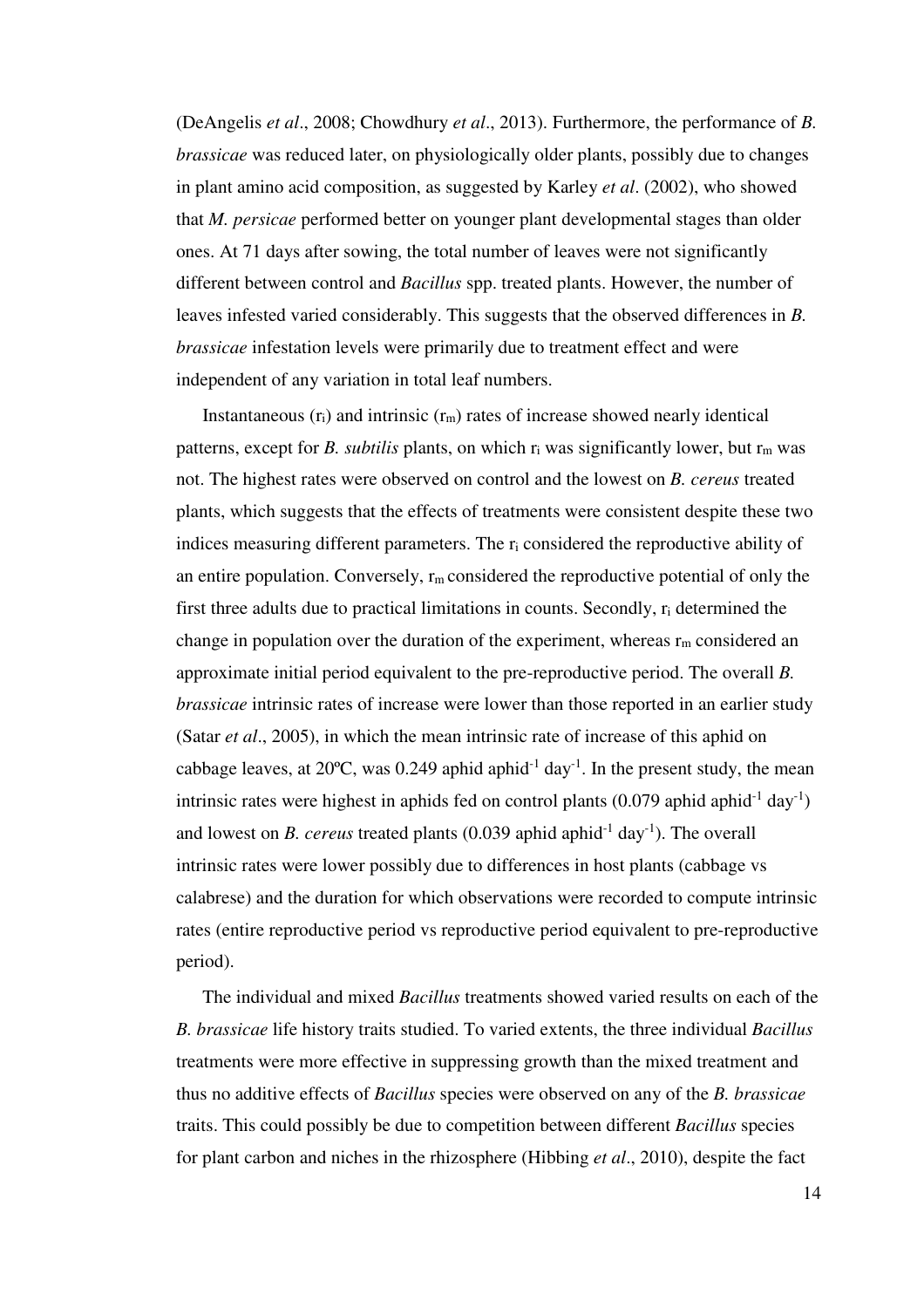that these species are compatible in the suspension. Furthermore, rhizobacteriamediated changes in relative abundances of naturally occurring plant-associated microbial communities (Conn & Franco, 2004) may have influenced life history traits via changes in plant defensive signalling.

The excessive use of multiple pesticides to control aphid complex in *Brassicaceae* crops often leads to increase in pesticide resistance (Ahmad & Akhtar, 2013). The application of PGP *Bacillus* to the soil could be potentially useful to reduce the current substantial use of pesticides in *B. brassicae* management. *Bacillus* species mediated alteration of *B. brassicae* life history traits and reduced infestation highlights the potential of this group of common soil bacteria in *B. brassicae* integrated pest management programs. Furthermore, reduced pesticide application will not only help minimise the agricultural input costs and insecticidal resistance, but also preserve the natural enemies in crop ecosystems and alleviate the detrimental effects of pesticides on human and ecosystem health.

#### **Conclusions**

*Bacillus* spp. treatments to calabrese clearly supressed the infestation and affected important life history characteristics of *B. brassicae*. The extent to which various *Bacillus* species affected different traits differed within and between individual and the mixed treatments. All *B. brassicae* traits were negatively affected on *B. cereus* treated plants, which thereby offered the highest aphid resistance to calabrese followed by mixed species, *B. amyloliquefaciens* and *B. subtilis* treatments. Total leaf counts remained unaffected in treated plants showing no direct calabrese growth promotion. The results suggest that *Bacillus* spp. can be used as a potential agent in an integrated control programme of this pest. Further research should aim to explore the effects of *Bacillus* spp. on (1) plant amino acid and glucosinolate profiles, (2) aphid and natural enemy population dynamics, and (3) plant biomass in the field conditions. If *Bacillus* spp. translate these effects in field conditions, a novel, cheap and sustainable pest management strategy can be developed.

#### **Acknowledgements**

We thank Ben Raymond for providing bacterial cultures, Andrew Matthews for his help while setting up experiment and Royal Holloway, University of London for funding.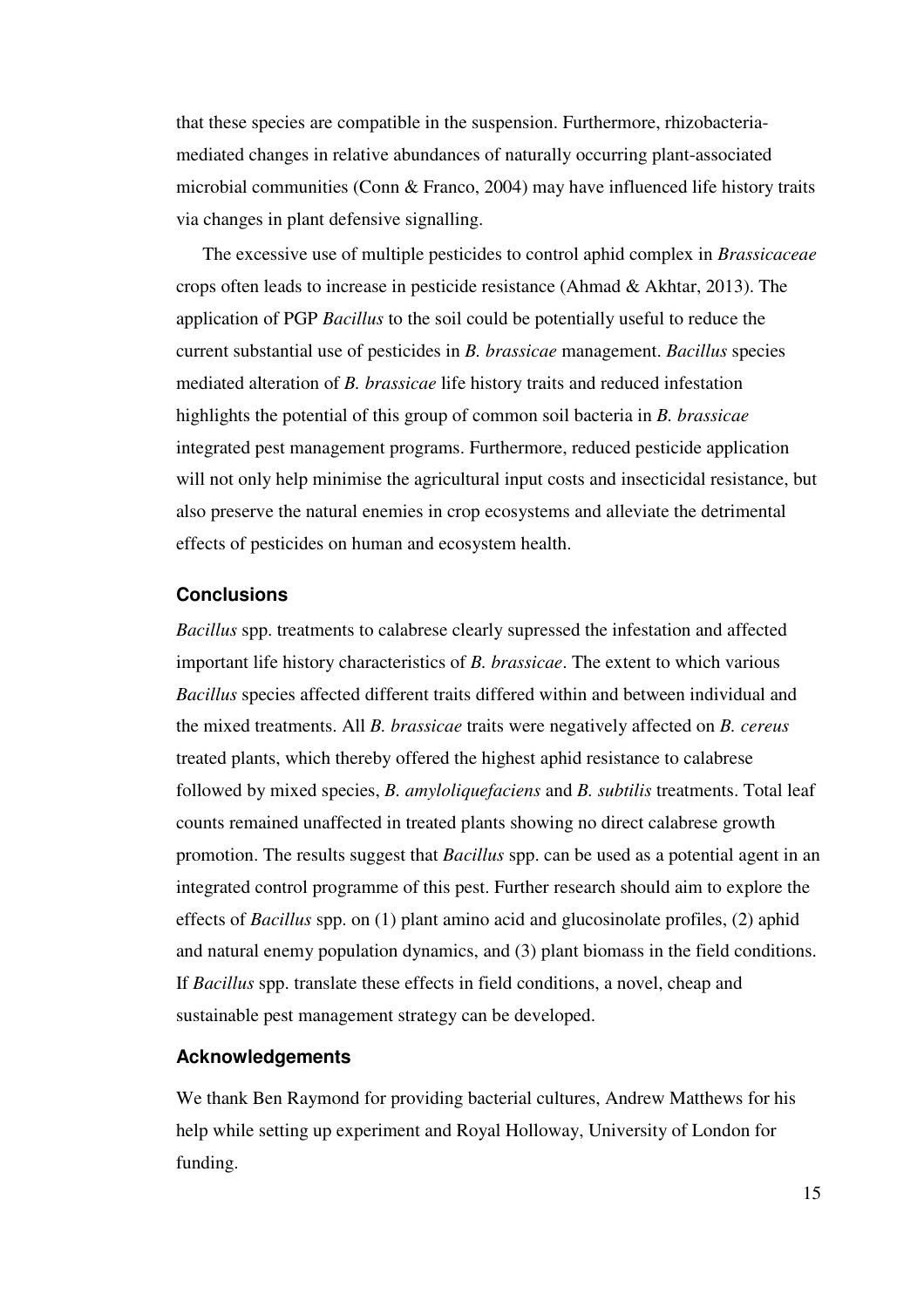# **References**

- Ahmad, M. & Akhtar, S. (2013) Development of insecticide resistance in field populations of *Brevicoryne brassicae* (Hemiptera: Aphididae) in Pakistan. *Journal of Economic Entomology*, **106**, 954-958.
- Asaka, O. & Shoda, M. (1996) Biocontrol of *Rhizoctonia solani* damping-off of tomato with *Bacillus subtilis* RB14. *Applied and Environmental Microbiology*, **62**, 4081-4085.
- Bhalla, P.L. & Singh, M.B. (2008) Agrobacterium-mediated transformation of *Brassica napus* and *Brassica oleracea*. *Nature Protocols*, **3**, 181-189.
- Blackman, R.L. & Eastop, V.F. (2000) Aphids on the world crop pests: an identification and information guide, 2 edn. John Wiley and Sons, London. pp 250.
- Bolker, B.M., Brooks, M.E., Clark, C.J., Geange, S.W., Poulsen, J.R., Stevens, M.H.H., & White, J.-S.S. (2009) Generalized linear mixed models: a practical guide for ecology and evolution. *Trends in Ecology & Evolution*, **24**, 127-135.
- Brock, A.K., Berger, B., Mewis, I., & Ruppel, S. (2013) Impact of the PGPB *Enterobacter radicincitans* DSM 16656 on growth, glucosinolate profile, and immune responses of *Arabidopsis thaliana*. *Microbial Ecology*, **65**, 1-10.
- Chowdhury, S.P., Dietel, K., Randler, M., Schmid, M., Junge, H., Borriss, R., Hartmann, A., & Grosch, R. (2013) Effects of *Bacillus amyloliquefaciens* FZB42 on lettuce growth and health under pathogen pressure and its impact on the rhizosphere bacterial community. *PLoS ONE*, **8**, e68818.
- Cole, R.A. (1997) The relative importance of glucosinolates and amino acids to the development of two aphid pests *Brevicoryne brassicae* and *Myzus persicae* on wild and cultivated brassica species. *Entomologia Experimentalis et Applicata*, **85**, 121-133.
- Conn, V.M. & Franco, C.M. (2004) Effect of microbial inoculants on the indigenous actinobacterial endophyte population in the roots of wheat as determined by terminal restriction fragment length polymorphism. *Applied and Environmental Microbiology*, **70**: 6407-6413.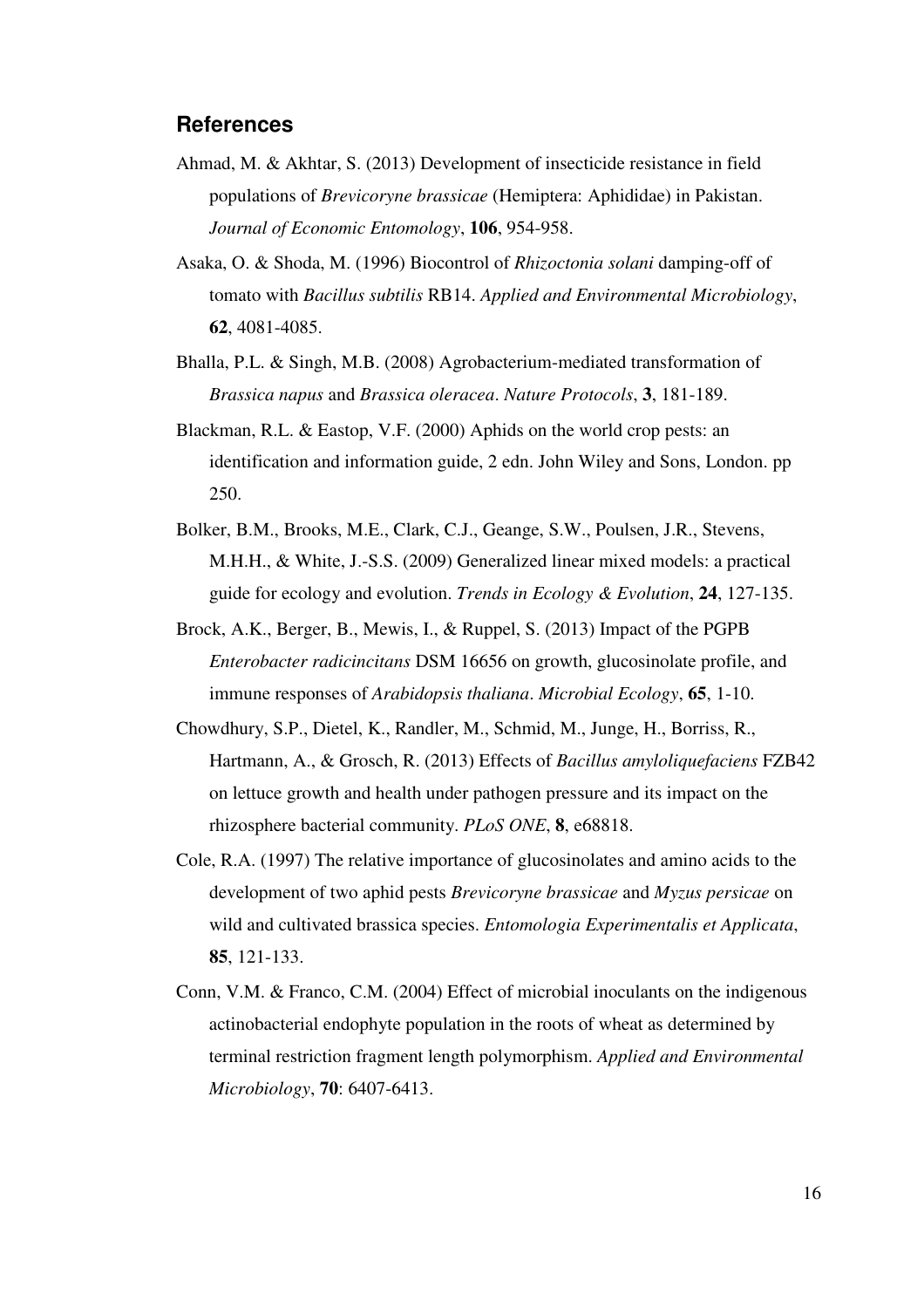- DeAngelis, K.M., Lindow, S.E., & Firestone, M.K. (2008) Bacterial quorum sensing and nitrogen cycling in rhizosphere soil. *FEMS Microbiology Ecology*, **66**, 197- 207.
- Dutta, S., Rani, T.S., & Podile, A.R. (2013) Root exudate-induced alterations in *Bacillus cereus* cell wall contribute to root colonization and plant growth promotion. *PloS ONE*, **8**, e78369.
- Hall, D.J. (1964) An experimental approach to the dynamics of a natural population of *Daphnia galeata mendotae*. *Ecology*, **45**, 94-112.
- Halverson, L.J., Clayton, M.K., & Handelsman, J. (1993) Population biology of *Bacillus cereus* UW85 in the rhizosphere of field-grown soybeans. *Soil Biology and Biochemistry*, **25**, 485-493.
- Herman, M.A.B., Nault, B.A., & Smart, C.D. (2008) Effects of plant growthpromoting rhizobacteria on bell pepper production and green peach aphid infestations in New York. *Crop Protection*, **27**, 996-1002.
- Hibbing, M.E., Fuqua, C., Parsek, M.R. & Peterson, S.B. (2009) Bacterial competition: surviving and thriving in the microbial jungle. *Nature Reviews Microbiology*, **8**: 15-25.
- Idriss, E.E., Makarewicz, O., Farouk, A., Rosner, K., Greiner, R., Bochow, H., Richter, T., & Borriss, R. (2002) Extracellular phytase activity of *Bacillus amyloliquefaciens* FZB45 contributes to its plant-growth-promoting effect. *Microbiology*, **148**, 2097-2109.
- Jahn, G.C., Almazan, L.P., & Pacia, J.B. (2005) Effect of nitrogen fertilizer on the intrinsic rate of increase of *Hysteroneura setariae* (Thomas)(Homoptera: Aphididae) on rice (*Oryza sativa* L.). *Environmental Entomology*, **34**, 938-943.
- Kang, S.-M., Radhakrishnan, R., You, Y.-H., Joo, G.-J., Lee, I.-J., Lee, K.-E., & Kim, J.-H. (2014) Phosphate solubilizing *Bacillus megaterium* MJ1212 regulates endogenous plant carbohydrates and amino scids contents to promote mustard plant growth. *Indian Journal of Microbiology*, **54**, 427-433.
- Karley, A., Douglas, A., & Parker, W. (2002) Amino acid composition and nutritional quality of potato leaf phloem sap for aphids. *Journal of Experimental Biology*, **205**, 3009-3018.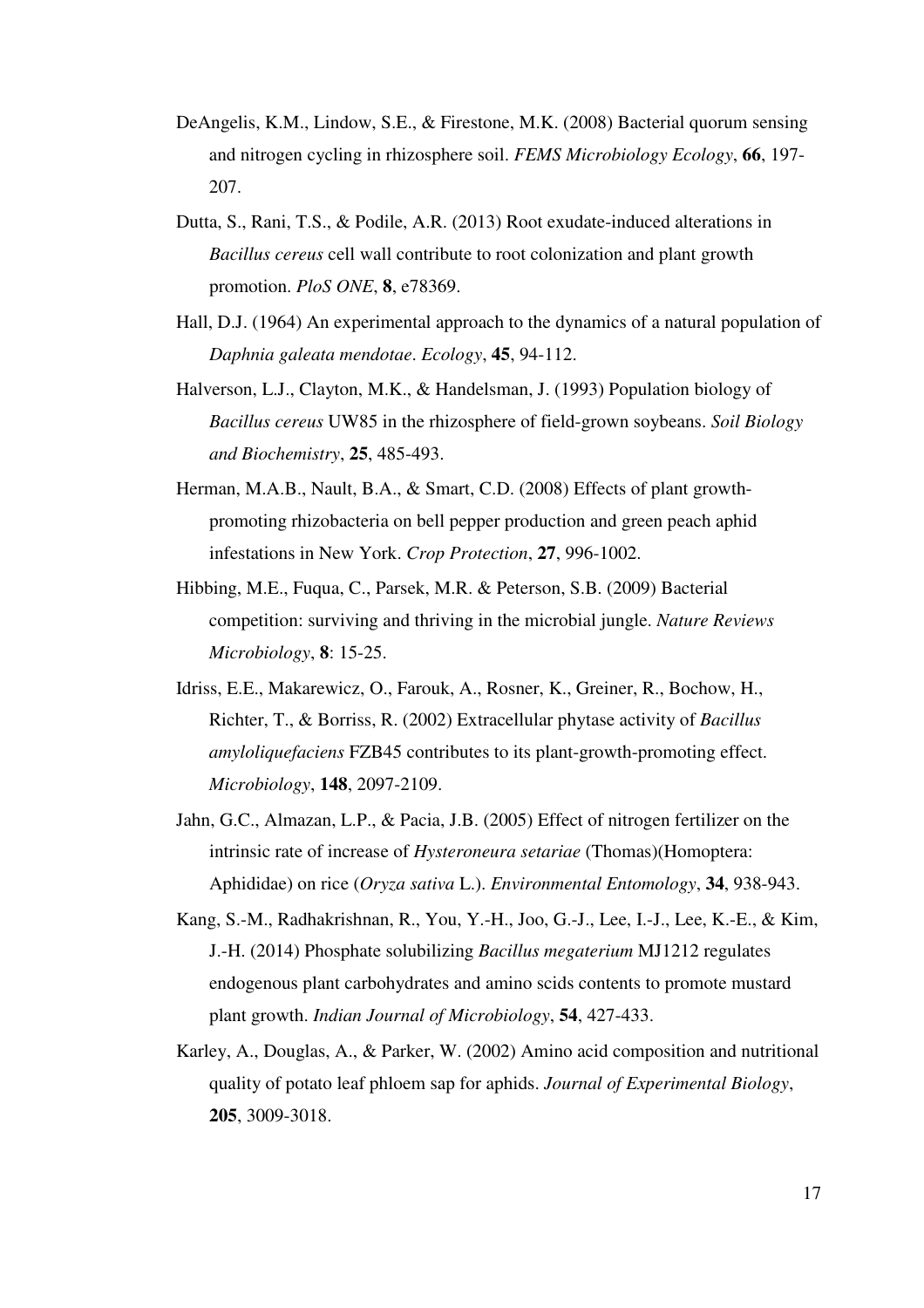- Kos, M., Houshyani, B., Achhami, B.B., Wietsma, R., Gols, R., Weldegergis, B.T., Kabouw, P., Bouwmeester, H.J., Vet, L.E. & Dicke, M. (2012) Herbivoremediated effects of glucosinolates on different natural enemies of a specialist aphid. *Journal of Chemical Ecology* **38**: 100-115.
- Lugtenberg, B. & Kamilova, F. (2009) Plant-growth-promoting rhizobacteria. *Annual Review of Microbiology*, **63**, 541-556.
- Nevo, E. & Coll, M. (2001) Effect of nitrogen fertilization on *Aphis gossypii* (Homoptera: Aphididae): variation in size, color, and reproduction. *Journal of Economic Entomology*, **94**, 27-32.
- Pineda, A., Soler, R., Weldegergis, B.T., Shimwela, M.M., Van Loon, J.J., & Dicke, M. (2013) Non‐pathogenic rhizobacteria interfere with the attraction of parasitoids to aphid‐induced plant volatiles via jasmonic acid signalling. *Plant, Cell & Environment*, **36**, 393-404.
- Pineda, A., Zheng, S.J., Van Loon, J.J.A., & Dicke, M. (2012) Rhizobacteria modify plant-aphid interactions: a case of induced systemic susceptibility. *Plant Biology*, **14**, 83-90.
- Pineda, A., Zheng, S.J., van Loon, J.J.A., Pieterse, C.M.J., & Dicke, M. (2010) Helping plants to deal with insects: the role of beneficial soil-borne microbes. *Trends in Plant Science*, **15**, 507-514.
- Ruiz-Montoya, L., Nunez-Farfan, J., & Vargas, J. (2003) Host-associated genetic structure of Mexican populations of the cabbage aphid *Brevicoryne brassicae* L.(Homoptera: Aphididae). *Heredity*, **91**, 415-421.
- Saravanakumar, D., Lavanya, N., Muthumeena, B., Raguchander, T., Suresh, S., & Samiyappan, R. (2008) *Pseudomonas fluorescens* enhances resistance and natural enemy population in rice plants against leaffolder pest. *Journal of Applied Entomology*, **132**, 469-479.
- Satar, S., Kersting, U., & Ulusoy, M.R. (2005) Temperature dependent life history traits of *Brevicoryne brassicae* (L.)(Hom., Aphididae) on white cabbage. *Turkish Journal of Agriculture and Forestry*, **29**, 341-346.
- Sharaf-Eldin, M., Elkholy, S., Fernandez, J.-A., Junge, H., Cheetham, R., Guardiola, J., & Weathers, P. (2008) *Bacillus subtilis* FZB24 (R) affects flower quantity and quality of saffron (*Crocus sativus*). *Planta Medica*, **74**, 1316.